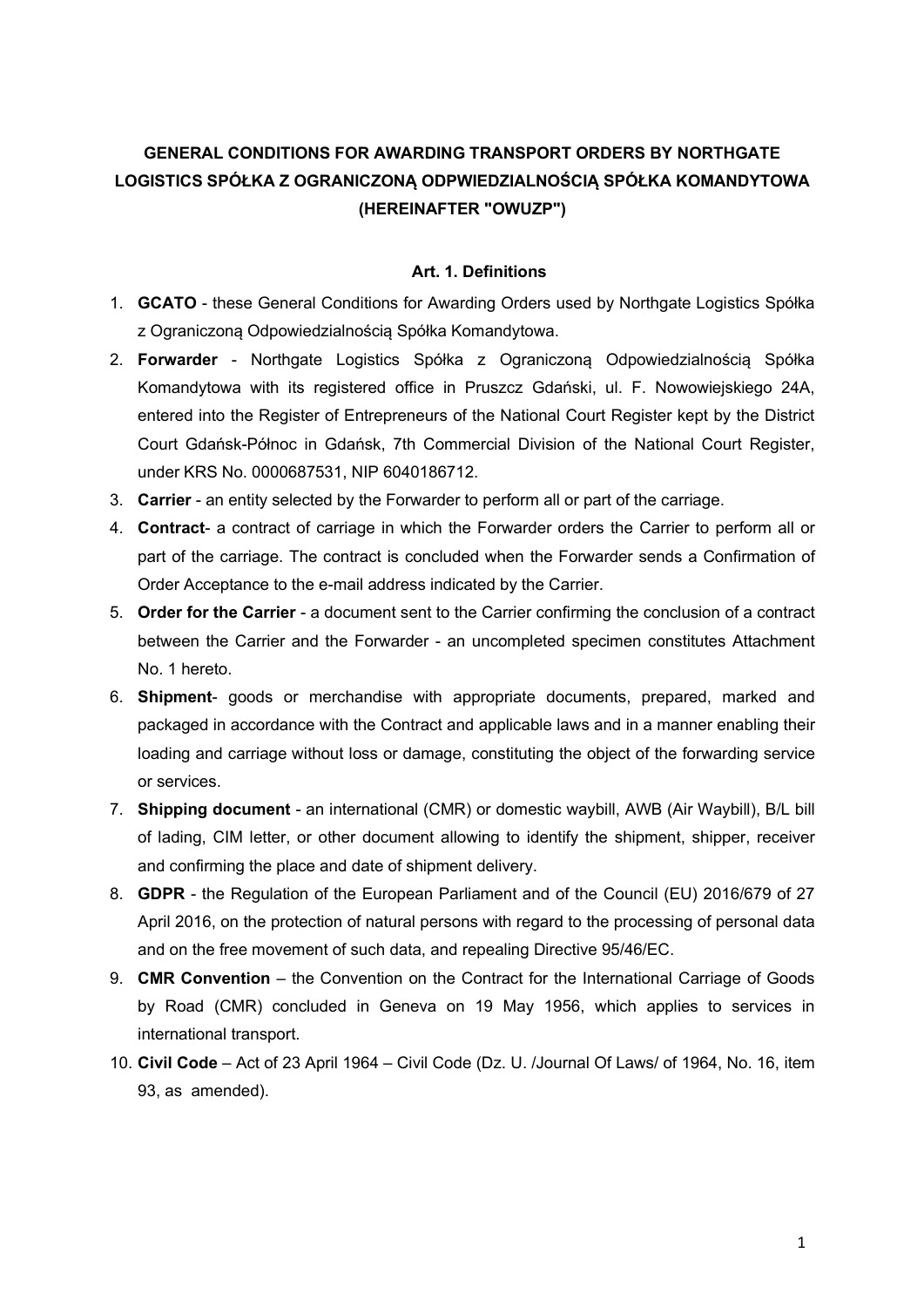- 11. Maritime Code the Act of 18 September 2001 Maritime Code (Dz. U. /Journal of Laws/ of 2001 No. 138, item 1545, as amended).
- 12. Transport Law Act of 15 November 1984 Transport Law (consolidated text, Dz.U. /Journal of Laws/ of 2017, item 1983).
- 13. Warsaw Convention Convention for the unification of certain rules relating to international carriage by air, signed in Warsaw on 12 October 1929 ( ratified pursuant to the Act of 28 January 1932).
- 14. Montreal Convention the Convention for the unification of certain rules for international carriage by air of 18 July 2001 (Dz.U. /Journal of Laws/ of 2007 No 37 item 235).
- 15. SMGS Convention the SMGS Agreement on International Goods Transport by Rail of 1 November 1951.
- 16. Parties entities concluding the agreement, i.e. Forwarder and Carrier.
- 17. Sender the entity that issues the Parcel.
- 18. Recipient an entity authorised to receive a shipment.
- 19. Force Majeure any event that cannot be foreseen or prevented. In particular, events considered as force majeure include but are not limited to the following: events caused by acts of nature, including storms, violent rainfall, floods, earthquakes, volcanic eruptions; acts of armed violence, including all kinds of warfare, terrorist attacks, riots; as well as prohibitions and orders requiring specific conduct issued by the relevant state authorities in a given territory, including decisions of public authorities, sudden changes in customs and tax legislation, as well as the introduction of a state of emergency due to epidemics and pandemics.
- 20. Door-to-door transport service a transport service from the moment the goods are collected from the sender until the moment they are delivered to the recipient, including all necessary formalities.

#### Art. 2. General provisions

- 1. The purpose of the GCATO is to regulate the rules of cooperation between the Parties to the Contract between the Forwarder and the Carrier.
- 2. The GCATO shall apply to all services rendered by the Forwarder with the proviso that the provisions of the Contract, if entered into, shall apply first.
- 3. The Carrier declares that before accepting a transport order it has read the GCATO and that accepts hereto.
- 4. By accepting the transport order, the Carrier declares that he possesses legally required permits, licenses and other required administrative decisions necessary to properly perform the Contract.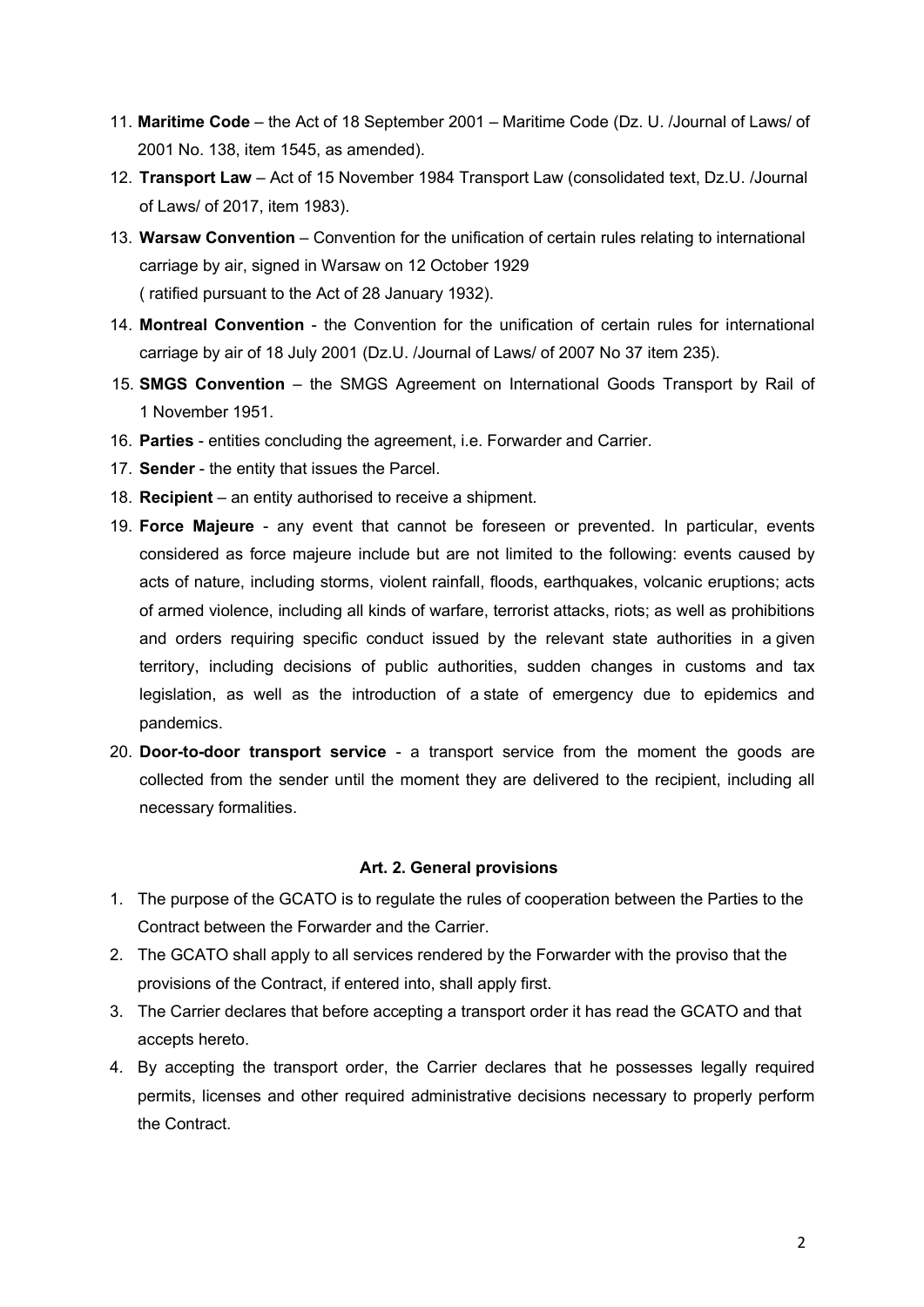- 5. The GCATO are an integral part of any Contract for the provision of services by the Carrier to the Forwarder.
- 6. In case of any discrepancies between the Contract and GCATO, the provisions of the Contract shall prevail.
- 7. The provisions of GCATO also apply to all persons and entities used by the Carrier to perform the Contract, especially the drivers.
- 8. To conclude a contract on the basis of the GCATO it is sufficient to send an Order to the Carrier in the form of a document to the e-mail address indicated by the Carrier; a blank template of which constitutes Attachment No. 1 hereto.
- 9. To the extent not covered by the provisions of the Agreement, GCATO the relevant universally applicable provisions of law shall apply.

#### Art. 3. Scope of the Contract

- 1. The Carrier undertakes to perform, at the Forwarder's order, all legal and factual activities connected with the carriage of goods resulting from the contents of the Order for the Carrier, arrangements and instructions provided by the Forwarder when rendering carriage service and from applicable law.
- 2. The Carrier may use subcontractors. The Carrier shall be fully liable for damages resulting from the subcontractor's non-performance or improper performance of the order.
- 3. By accepting the Order for the Carrier, the Carrier declares that it has carrier liability insurance extended by the contractual carrier clause and extended by theft and robbery clause, which also covers services performed by Subcontractors.
- 4. If in connection with non-performance or improper performance of an obligation by a subcontractor of the Carrier, the Forwarder is obliged to pay any dues to third parties, in particular contractual penalties or other pecuniary performances, the Carrier undertakes to fully reimburse them to the Forwarder. The Carrier agrees that the Forwarder may deduct owed contractual penalties from the remuneration due to the Carrier.
- 5. In the event that the Forwarder imposes a contractual penalty on the Carrier, the Carrier undertakes not to establish the freight forwarding lien referred to in Art. 802 of the Civil Code, on the transported cargo.
- 6. In the event, the Carrier establishes a freight forwarding lien despite the obligation mentioned in sec. 4 above, the Carrier shall pay a contractual penalty to the Forwarder in the amount of EUR 1000 for each day of establishing a forwarding lien. Contractual penalty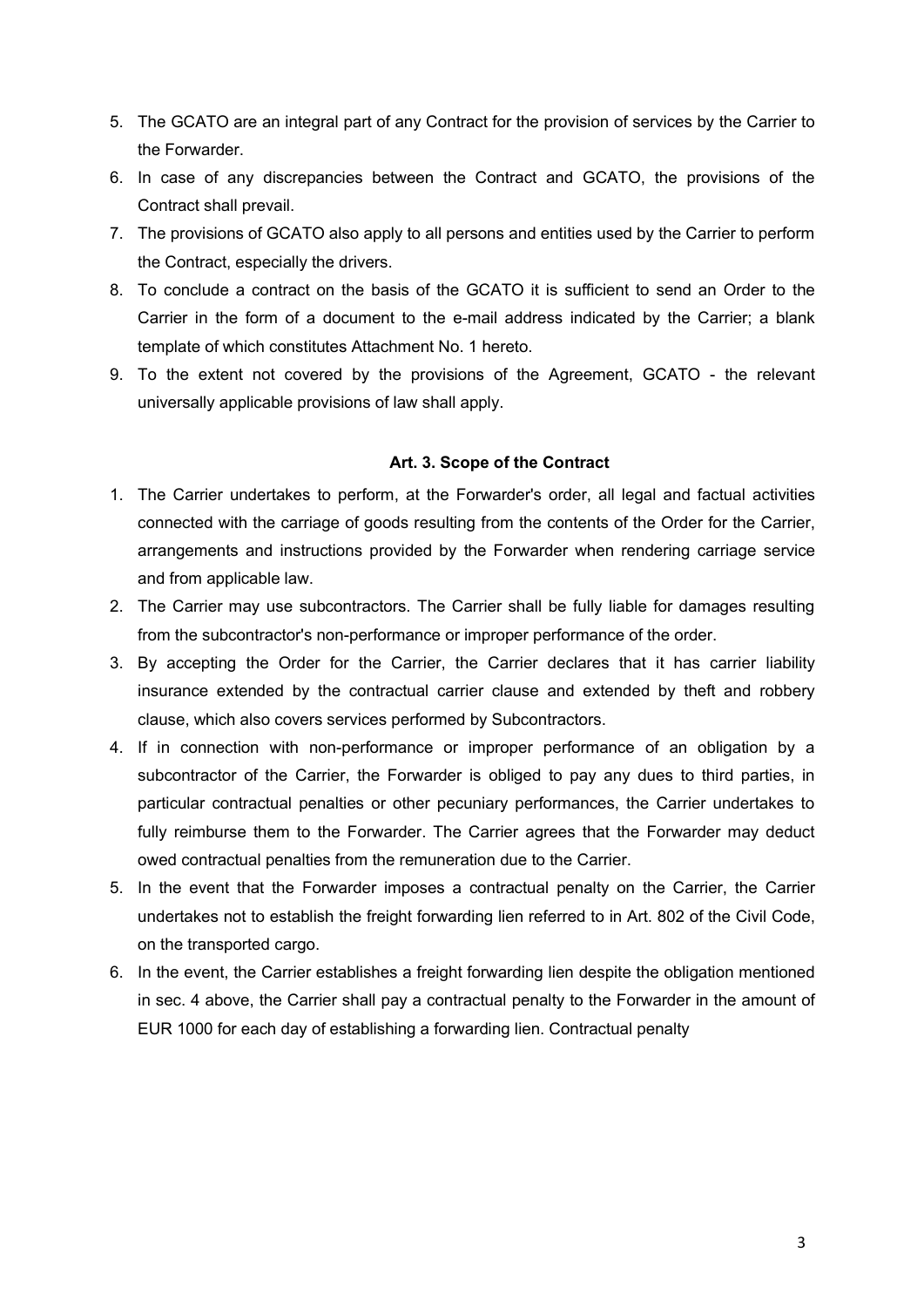shall be payable upon written demand by the Forwarder within 7 days of delivery of the demand by the Carrier.

## Art. 4 Transport order

- 1. The Forwarder places a Transport Order by sending an Order document to the Carrier by email or telefax. The template of Order for Carrier constitutes Attachment No. 1 hereto and is the only valid template. The template does not constitute an offer as defined in the provisions of the Civil Code.
- 2. The Carrier confirms the acceptance of the Order for the Carrier by sending a scan (electronic copy) of the paper document of the Order with a signature in a non-editable PDF format to the Forwarder (agreed upon document form) at the Forwarder's e-mail address or telefax.
- 3. Acceptance of an Order for the Carrier means unconditional acceptance of the terms of the Order indicated in the Order for the Carrier and the GCATO.
- 4. If there is no objection from the Carrier or information about refusal to accept the Order for the Carrier within 1 hour from sending the Order for the Carrier in the manner indicated in sec. 1 of this article, shall be considered equivalent to accepting the performance under the terms and conditions indicated in the GCATO and the Order for the Carrier.
- 5. If the Forwarder sends an Order to the Carrier, the Order will contain at least the following information:
	- a) ordering number and the order date;
	- b) name and address of the sender,
	- c) name and address of the recipient;
	- d) product information;
	- e) number of pieces in the shipment;
	- f) packaging;
	- g) date, time and place of loading;
	- h) date, time and place of unloading
	- i) additional conditions regarding transport execution e.g. temp. of carriage, SENT, ADR etc. - if there are grounds to do so.
- 6. Changes in the content of an Order for the Carrier are permissible, provided such changes are agreed upon individually between the Parties.

## Art. 5. Remuneration

1. The Forwarder shall pay the remuneration to the Carrier in the amount agreed in the Order for the Carrier. The VAT shall be added to the amount of remuneration in the amount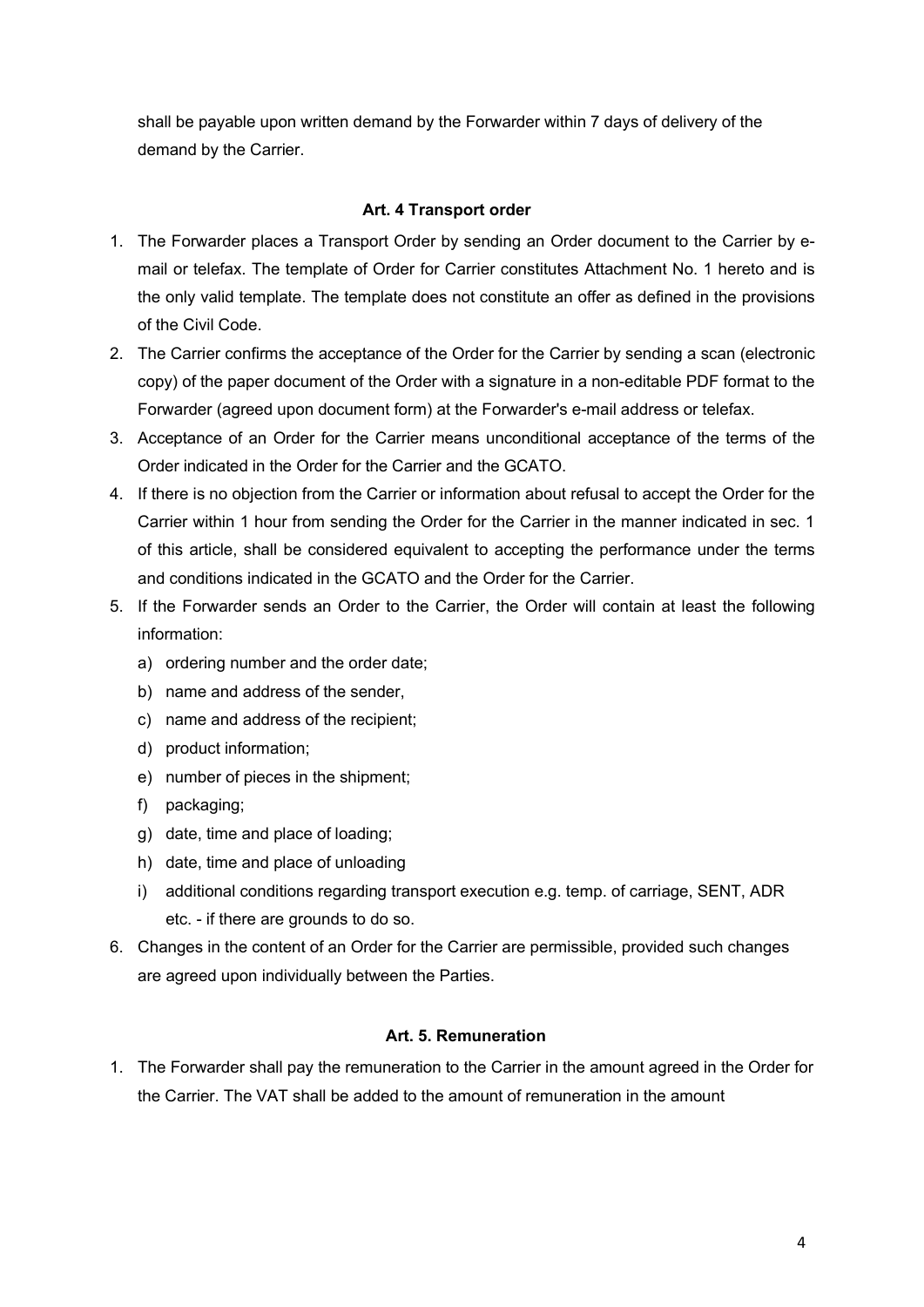applicable on the date of issuing the VAT invoice, provided it results from the applicable legal regulations.

- 2. Remuneration will be payable to the Carrier against a correctly issued VAT invoice based on the Order for the Carrier, after each proper execution of the order, sent to the Forwarder together with the original waybill, within 55 days from the day of executing the Order for the Carrier and sending the required documents, while these conditions must be fulfilled jointly unless the parties agree otherwise in the Order for the Carrier.
- 3. Unless an Order for the Carrier states otherwise, the Carrier is obliged to providedoor-to-door carriage service and remuneration includes all related costs.
- 4. The Forwarder agrees to issue a VAT invoice without the signature of the Carrier.
- 5. The remuneration will be paid by bank transfer to the Carrier's bank account indicated in the VAT invoice issued by the Carrier.
- 6. The date of charging the Forwarder's bank account is considered to be the date of payment of remuneration to the Carrier.
- 7. The Carrier's remuneration may be deducted against any claim of the Forwarder on any account. By accepting the GCATO , the Carrier gives his irrevocable and unlimited time consent to deduct his receivables from the remuneration due to the Carrier from the Forwarder.
- 8. The remuneration is due for a carriage service performed correctly, on time and in accordance with the conditions stipulated in the GCATO, Order for the Carrier and generally applicable legal regulations governing the performance of a carriage contract. In case of a claim for a service covered by the Contract by an authorised entity, the Carrier undertakes not to charge the compensation referred to in Art. 10 sec. 1 of the Act of 8 March 2013 on payment terms in commercial transactions.
- 9. The Parties agree that the fact of payment of freightage to the Carrier in any case does not mean confirmation by the Forwarder that a particular carriage was performed properly.

## Art. 6. Insurance

1. The Carrier is obliged to have carrier liability insurance with full coverage during the performance of transport on the basis of the Order for the Carrier, which means, a. o., the lack of exclusion of insurer's liability for damages consisting in loss, shortage or damage of the shipment, theft, loss or robbery and the lack of exclusions concerning the protection for the type of shipment specified in the order, and the insurance shall include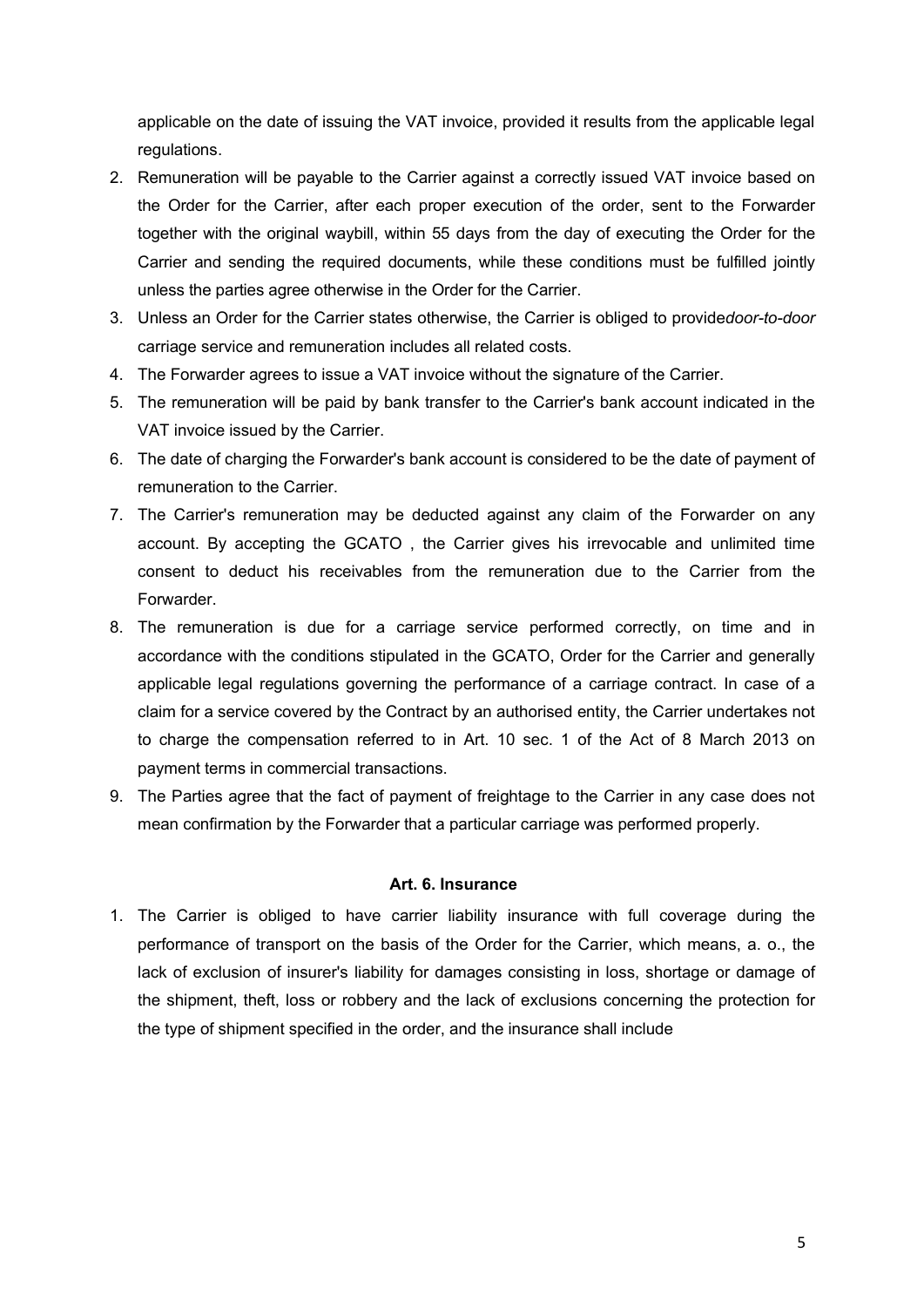a sum guaranteed corresponding at least to the value of the goods accepted for carriage (not less than EUR 150,000).

- 2. The Carrier is obliged to immediately produce a valid and up-to-date insurance policy (original) referred to in sec. 1 of this Article, each time the Forwarder demands it.
- 3. The Carrier undertakes that at the time of rendering the service of carriage on the basis of an Order for the Carrier the Carrier's OCP insurance policy will be up-to-date, active (the insurance premium paid in full and on time) and the sum guaranteed will be fully available.
- 4. Failure to comply with the condition referred to in sec. 3 of this Article entitles the Forwarder to immediately cancel the Order for the Carrier and withdraw from the Contract altogether, at any stage. In such a case the Carrier is obliged to ensure, at his own expense, that the carriage is performed by an entity that meets the conditions stipulated in the GCATO, Order to Carrier and the provisions of law. If the Contractor provides an untruthful statement about the fact of having a policy, its activity and availability of the policy limit, it shall be treated as intentional, improper execution of the contract and putting the Forwarder at risk of damaging his business.
- 5. In case of damage caused by failure to perform or inadequate performance of the Agreement, including damage to the Parcel, the Carrier is obliged to report the damage immediately, no later than within 7 days from the date when the damage occurs, to the Insurer with whom he has carrier liability insurance and to take all possible and reasonable measures in order to minimise the damage. Additionally, the Carrier undertakes to specify in the damage report the injured party indicated by the Forwarder.
- 1. In case of loss occurrence and reporting it to the Insurer, the Carrier is obliged to immediately provide the loss number to the Forwarder and to provide information regarding the elimination of the loss in question.
- 2. By the time loading begins, the Carrier is obliged to send the Forwarder a copy of the insurance policy confirming the fact of concluding Third-Party Carrier Liability Insurance (OCP) and a copy of the transport license document, along with the confirmation of acceptance of the Order for execution to the Carrier (signed copy of the order).

#### Art. 7. Obligations of the Carrier

- 1. The Carrier is obliged to perform its activities with due diligence, taking into account the professional nature of its business.
- 2. The Carrier is obliged to behave in a polite and courteous manner towards the Customers of the Forwarder and their employees and to take care of the technical condition and cleanliness of the vehicles he uses in executing the Contract.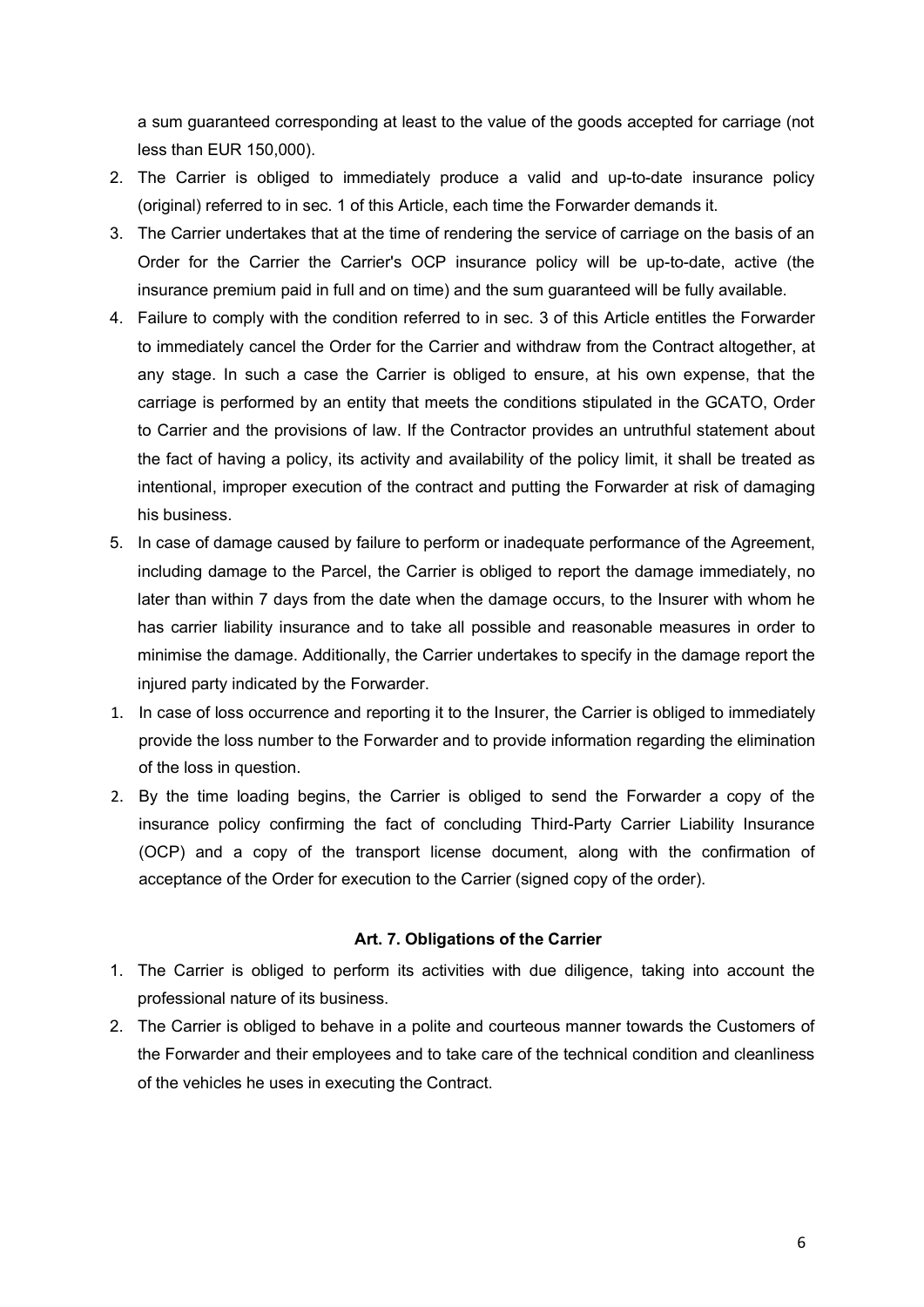- 3. If there is any doubt about the Order for the Carrier, the Carrier is obliged to make inquiries to the Forwarder within 2 hours of receiving the Order for the Carrier. Failure to submit questions or comments within the aforementioned timeframe shall be deemed a lack of concern regarding the Order for the Carrier on Carrier's part. All risks arising from this are borne by the Carrier.
- 4. It is the Carrier's obligation to ensure that the carriage service is performed in full and in a continuous manner, in particular by providing a substitute means of transport in case of its failure or ensuring the performance of the service by another driver or subcontractor. In such case, the Carrier shall bear any additional costs involved.
- 5. The Carrier undertakes to refrain from performing carriage for the benefit of third parties in a situation when it might prevent the performance of carriage for the benefit of the Forwarder.
- 6. In case of ordering an entire vehicle for transport of shipment, even if there is free cargo space left in it, the Carrier shall not carry other shipment together in that vehicle. The parties, however, may agree otherwise.
- 7. Carrier is obliged to issue all documents related to the transport service in progress/carried out including all data necessary to identify and settle the account for the service.
- 8. The Carrier shall be obliged to deliver to the Forwarder's registered office either personally or via an authorised person or by post – VAT invoices along with transport documents (i.e. CMR or domestic waybill, Packing List, Delivery Note) bearing the stamp and signature of the recipient and the date of delivery, immediately once the carriage service has been completed. The documents listed in the preceding sentence must be served in writing.
- 9. Failure to deliver the documents listed in sec. 4 of the hereby Article shall result in the VAT invoice payment deadline being counted from the date of delivery of all required documents to the Forwarder.
- 10. For order execution, the Carries shall be obliged to use a means of transport that meets the requirements of acceptable gas fume emission standards and is appropriate with regard to the dimensions and type of the transported load; such means of transport shall be completely clean, free of foreign odours, have a level floor throughout the loading area, and be devoid of any parts that could damage the goods. In cases where carriage using a means of transport complying with the above requirements is impossible, the Carrier shall provide a means of transport that guarantees carriage in accordance with the Order for the Carrier at its own risk and expense. Should the Carrier fail to provide such means of transport, the Forwarder shall have the right to entrust the performance of the carriage service to another entity at the Carrier's risk and expense.
- 11. The Carrier hereby acknowledges that the Forwarder is bound by commercial contracts under which it is obliged to organise the transport of goods on time, with untimely or improper deliveries potentially resulting in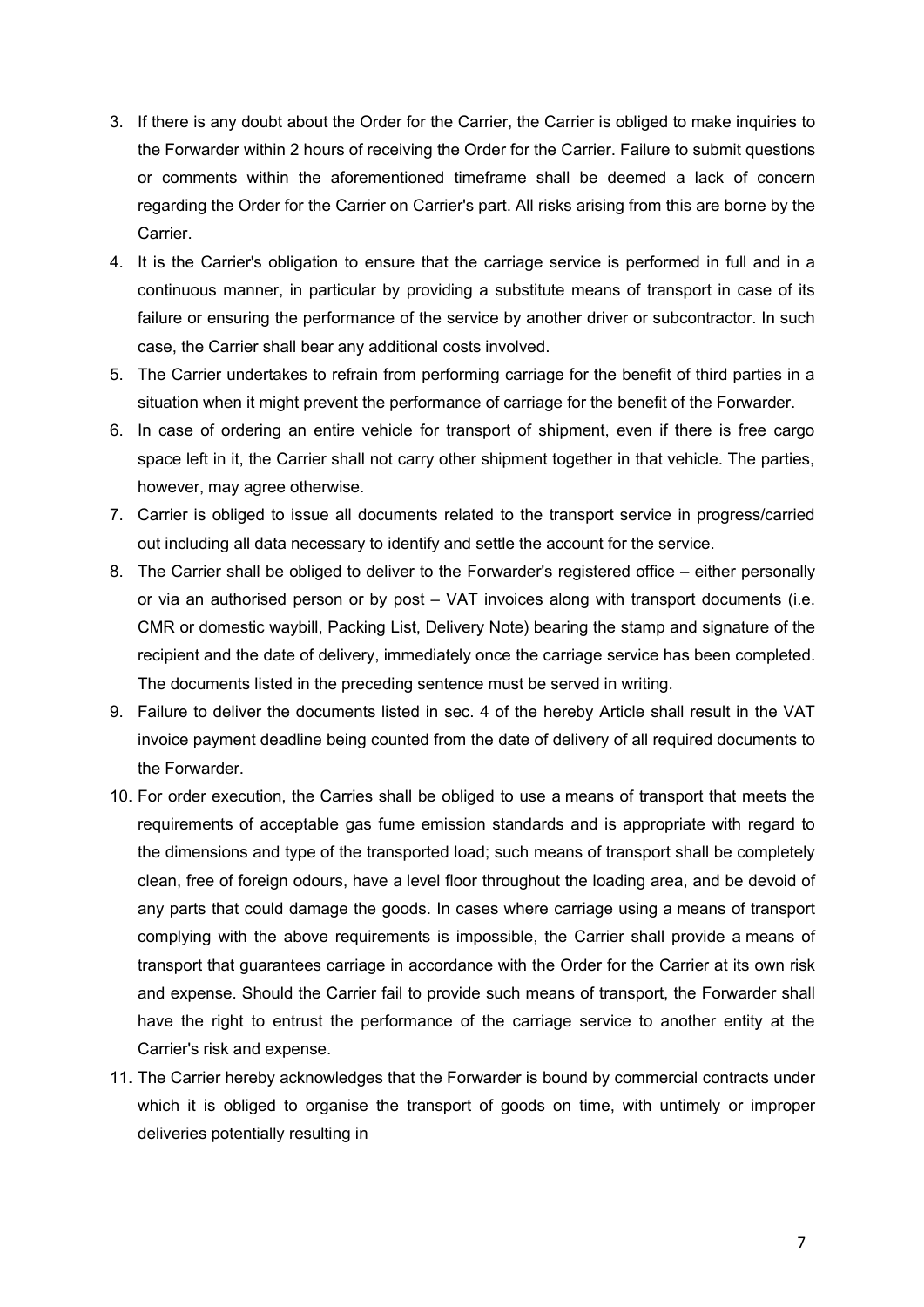the Forwarder's liability for contractual penalties and liability for damages, and the possibility of the Forwarder charging such costs to the Carrier. Moreover, in case the Carrier's act or omission results in failure to fulfil the Forwarder's contractual obligations, as stipulated in separate business contracts, the Forwarder shall claim from the Carrier compensation for the damage resulting therefrom in the full amount. If contractual penalties are imposed on the Forwarder, or if the Forwarder is held liable for damages based on the above commercial contracts, the Forwarder shall be entitled to charge the Carrier with contractual penalties on the above accounts, with the amounts of such penalties corresponding to those charged to the Forwarder.

- 12. The Carrier shall be obliged to check the documents related to the cargo that constitute the basis for its carriage service, as well as to check the apparent condition and quantity, arrangement and packaging of the cargo prior to accepting it for carriage. Any of the Carrier's objections pertaining to the condition and quantity of the goods at loading/unloading shall be recorded in the CMR/all copies of the waybill.
- 13. The Carrier guarantees that the Driver shall be present during loading and unloading, and where this is not possible, that the Driver shall fill out the waybill with the relevant information.
- 14. The Carrier shall be obliged to secure the goods on the means of transport in such a way as to ensure their safe carriage or in accordance with the shipper's instructions. Carrier's remarks and objections shall be included in the shipping documents and reported to the Forwarder immediately and before the departure from the place of loading – any remarks and objections submitted afterwards shall not be accepted. Furthermore, where possible, the Carrier shall request the sender or shipper to confirm any such remarks and objections.
- 15. In case of difficulties at the place of loading/unloading, the Carrier (driver) may not depart without the express written consent of the Forwarder.
- 16. The Carrier shall be obliged to notify the Forwarder immediately of any downtime caused by the sender/shipper and to confirm it with an appropriate annotation on the downtime card/CMR note/national waybill.
- 1. In the case of the late arrival of the means of transport for loading or unloading, the Carrier shall pay a contractual penalty of EUR 70.00 for each hour of delay. The Forwarder shall be entitled to claim damages in excess of the stipulated contractual penalty.
- 17. The Carrier shall be obliged to cover any costs incurred by the Forwarder's Customer as a result of such delay.
- 18. Where the Carrier fails to pick up the cargo within the time stipulated in the Contract (Order for the Carrier), the Carrier shall be obliged to pay to the Forwarder a contractual penalty of EUR 300.00, or a penalty corresponding to the remuneration amount for executing the contract in cases where such remuneration exceeds EUR 300.00. Furthermore, the Carrier shall be obliged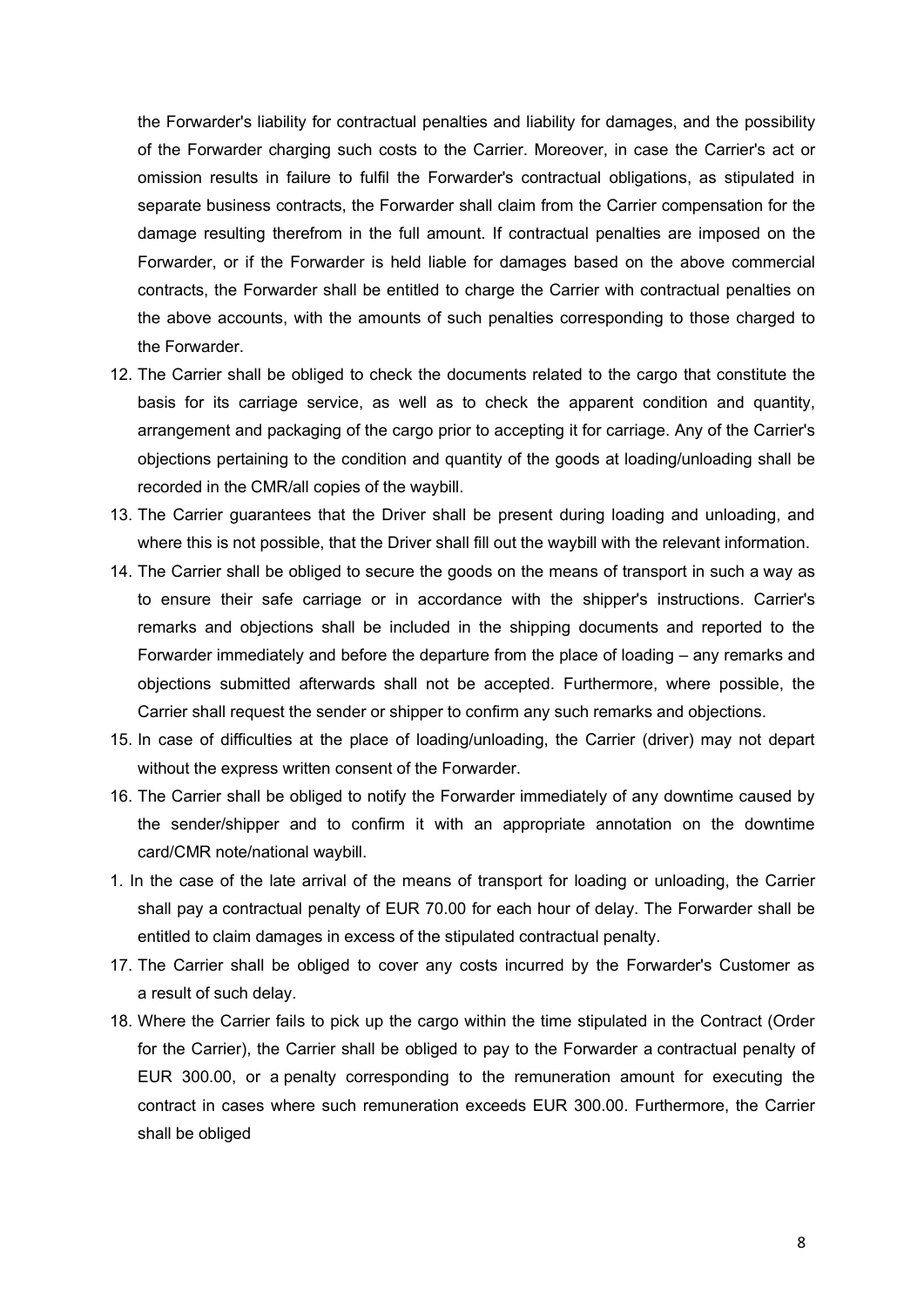to pay any of the Forwarder Customer's costs resulting from its failure to pick up the cargo. The Forwarder reserves the right to claim damages in excess of the stipulated contractual penalty.

- 19. Upon leaving the means of transport, the driver must lock all windows and doors, enable all security devices installed on the vehicle, and take with him/her all documents concerning the cargo, as well as the vehicle keys. If the cargo is secured with a customs seal, the driver must check the customs seal's condition each time before leaving the means of transport and after returning.
- 20. The Carrier shall be obliged to immediately report to the Forwarder any breach of or damage to customs seals by an unauthorised person and to thoroughly check and document the shipment's condition.
- 21. Upon the shipment's delivery to the unloading place, the Carrier shall request from the recipient a written confirmation of its delivery. The confirmation shall be included on the waybill and shall include the recipient's company name and stamp, and the full name of the person who signed it.
- 22. Should the Recipient refuse to accept a delivered shipment, the Carrier shall immediately inform the Forwarder about this and await the Forwarder's instructions on how to proceed.

## Art. 8. Forwarder's obligations

- 1. The Forwarder undertakes to send the Transport Order to the Carrier 2 hours prior to the scheduled loading unless otherwise agreed upon between the Carrier and the Forwarder and to provide all necessary information needed for the proper execution of the order.
- 2. Furthermore, the Forwarder undertakes to indicate a person authorised by it to contact the Carrier in matters relating to the particular carriage by providing the phone number and e-mail address of such authorised person.

#### Art. 9. Additional obligations of the Carrier

1. The Carrier shall be obliged to provide persons directly performing the carriage with a mobile phone ready for use, with such persons required to ensure that the mobile phone is operational if they have to carry out carriage service. Should it be difficult or impossible for persons directly performing the carriage to use mobile phones, the Carrier must equip them with another type of functional direct communication system enabling them to remain in contact with the Forwarder. Moreover, the Carrier shall be obliged to equip the means of transport with a system enabling their tracking and finding their location.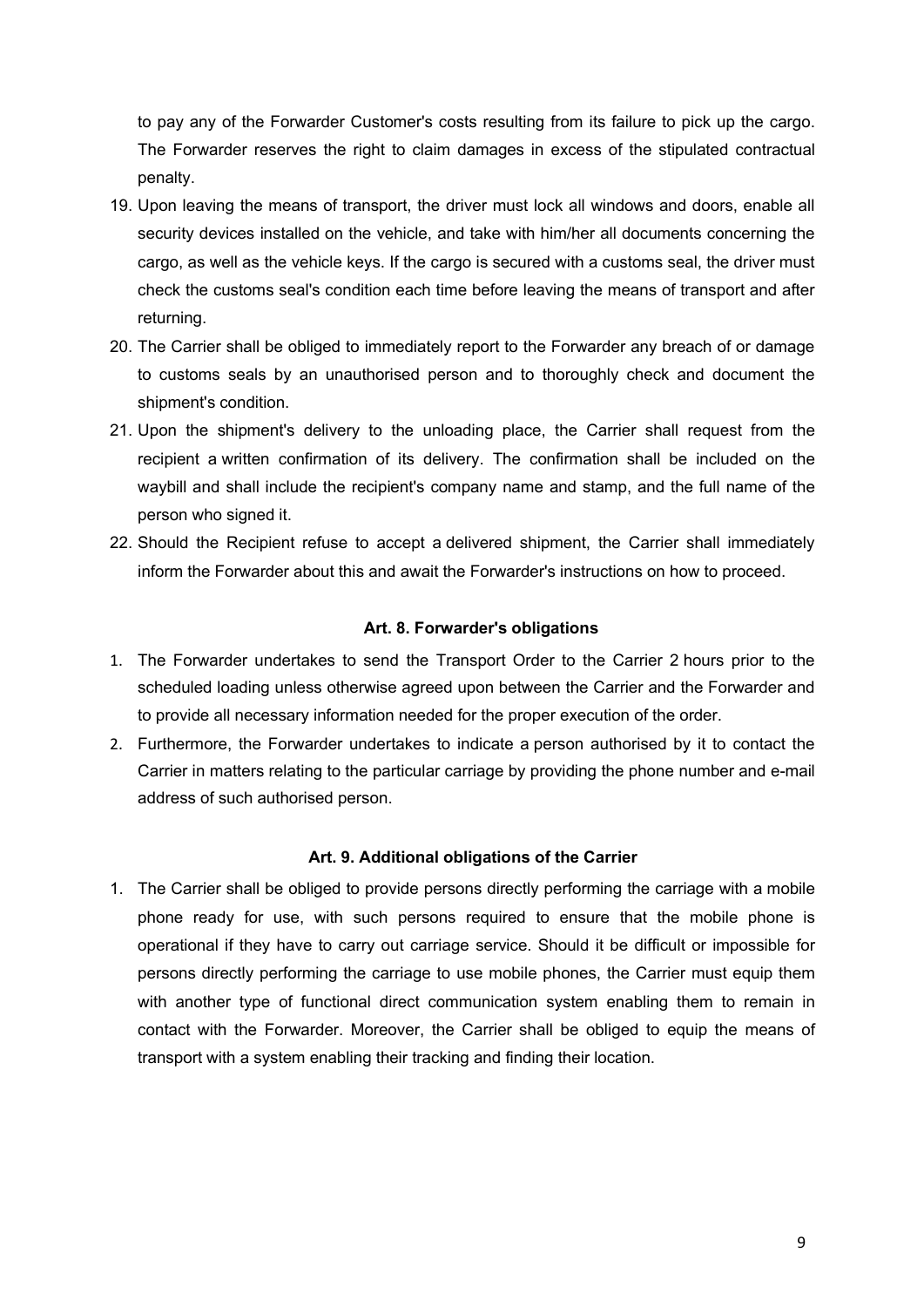Failure to comply with the above obligations shall entitle the Forwarder to terminate the carriage contract at any stage.

- 2. The Carrier shall be obliged to carry out road transport only on roads of national and international class (marked with one, two and three digits) except for access roads to the place of loading and unloading.
- 3. The Carrier shall be obliged to carry out sea/rail/air carriage exclusively via routes designated by the relevant entities and institutions in charge of sea/rail/air traffic management.
- 4. When loading or unloading, vehicles are allowed to remain on the relevant premises free of charge for the following period:
	- a. 24 hours within the EU,
	- b. 48 hours outside the EU.
- 5. The Forwarder shall not be liable for any downtimes/stoppages, and particularly, ones caused by the fulfilment of customs requirements and other necessary acts required by law.
- 6. The basis for any financial claims for vehicle downtime shall be a downtime card, which shall be filled out and stamped by the shipper or the entity unloading the goods.
- 7. For justified and duly documented daily downtime of a vehicle or other means of transport at the place of loading or unloading, the Carrier may claim a maximum of EUR 50, starting from the expiry of the 48-hour free-of-charge downtime period, as applicable outside the EU.
- 8. The vehicle may be parked in guarded car parks, and in particularly exceptional cases, in places designated by the Carrier's insurer, as well as in floodlit petrol station car parks for lorries, located on a national road, expressway or motorway, provided that such car park is guarded or monitored by cameras and that the vehicle is not left there longer than two hours. The Forwarder may impose additional restrictions on vehicle parking. This applies appropriately to modes of transportation other than the automobile.
- 9. The Carrier shall be obliged to inform the Forwarder immediately about any control and stoppage of the vehicle by law enforcement agencies, customs authorities and other state administration bodies, and moreover, about any vehicle breakdowns and technical defects and other circumstances and events that may affect the carriage process.

## Art. 10. Non-competition clause

1. The Carrier undertakes to refrain from any cooperation with the Forwarder's contractors, with entities whose data is obtained by the Carrier while executing the Contract with the Forwarder being deemed the Forwarder's contractors. In particular, this includes a prohibition of concluding carriage and forwarding contracts with the Forwarder's contractors,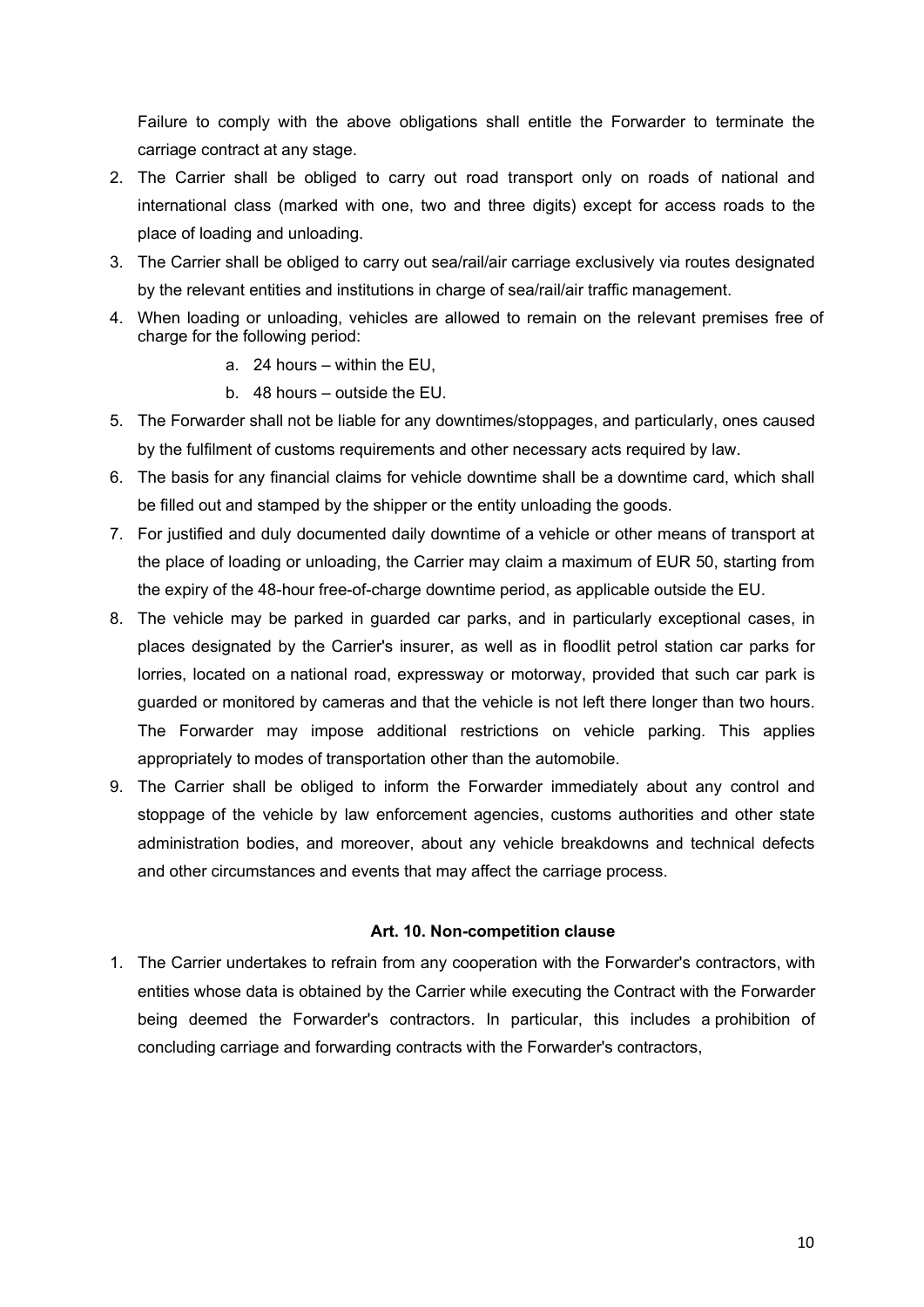as well as entering into any other contracts of a similar nature with them, and into contracts whose subject matter is the rendering of any services for the Forwarder's contractors. The above prohibition shall apply to the Carrier during its work with the Forwarder and for 2 years from the final Order given to the Carrier.

2. In the event of a breach of the non-competition clause referred to in sec. 1 of this Article, the Carrier shall pay the Freight Forwarder a contractual penalty in the amount of PLN 50,000 for each violation of the prohibition. The contractual penalty shall be payable on the basis of a bookkeeping note issued by the Forwarder and shall be due within 14 days of the note's delivery to the Carrier. The Forwarder reserves the right to claim damages in excess of the stipulated contractual penalty.

#### Art. 11. Carrier's liability

- 1. Pursuant to applicable regulations, the Carrier shall be liable for total or partial loss of the goods or for damage thereto occurring between the acceptance of the goods (shipment) and their delivery, as well as for delay in delivery; particularly, in the case of international transport, such liability shall be according to provisions of the Convention on Contracts for International Carriage of Goods by Road (CMR), and in the case of domestic transport, according to the Transport Law Act and provisions of the Civil Code.
- 2. In cases where the shipment is damaged before it is handed over to the recipient, the Carrier shall immediately establish its condition and the circumstances under which it had been damaged by means of a protocol. The protocol shall be signed by persons who participated in the process of determining the shipment's condition; however, it is the driver who provides the transport service that shall sign it on behalf of the Carrier. Should the shipment's recipient refuse to sign the protocol, the Carrier shall record both this fact and the reason therefor in the protocol's content.
- 3. As indicated in section 2 of this Article, the Carrier shall immediately send the protocol to the Forwarder, and if so requested by the Forwarder, immediately provide the Forwarder with further explanations and information.
- 4. In cases where the shipment is unloaded by the driver used by the Forwarder to carry out the transport service, the Forwarder shall bear full liability for any damage during unloading.
- 5. Should the Carrier breach any of its obligations indicated in sec. 2 of the hereby Article, resulting in the emergence of any claims on the part of the Forwarder of Forwarder's contractor, including claims for damages, the Carrier shall be obliged to pay damages to the Forwarder in line with general conditions.
- 6. In case of non-performance of the carriage contract by the Carrier for reasons attributable to the Carrier other than the loss of the goods or damage to the shipment, the Carrier shall be obliged to pay to the Forwarder a contractual penalty of EUR 1,500.00. The Forwarder shall be entitled to claim damages in excess of the stipulated contractual penalty.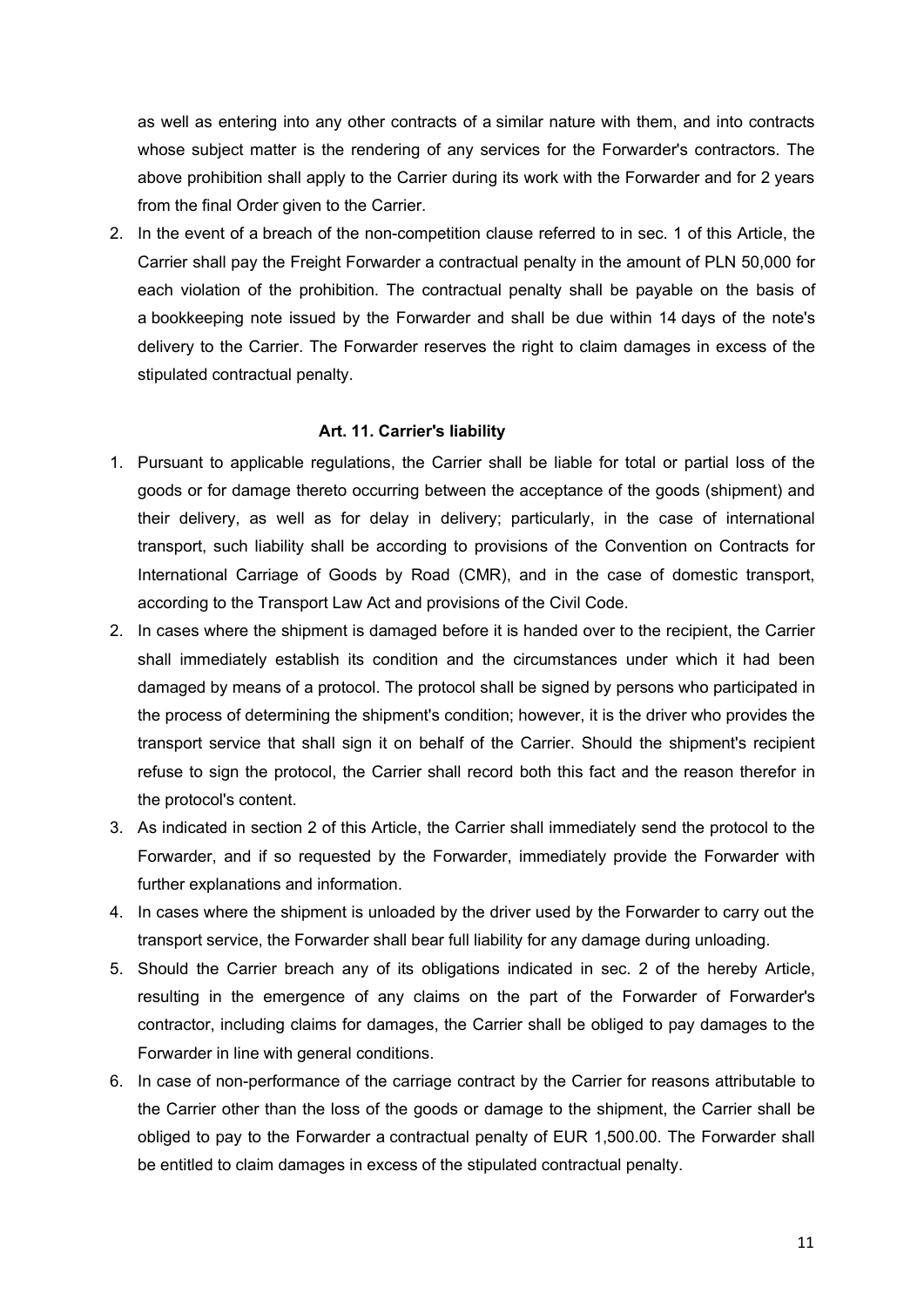- 7. Carrier shall not be entitled to detain a transported shipment on any grounds, or to interrupt its transport on the order of third parties, or to load/unload the shipment in a place other than the one agreed upon. Any violation of these obligations shall entitle the Forwarder to impose a contractual penalty of EUR 1,000.00 per violation. The Forwarder reserves the right to claim damages in excess of the stipulated contractual penalty.
- 8. Should the Carrier fail to perform its obligations hereunder, it shall be presumed that the goods were properly loaded, secured and stowed and that they were properly packed.

## Art. 12. Confidentiality

- 1. The Carrier undertakes to keep confidential all information that it may obtain from the Forwarder in connection with the cooperation between the Parties.
- 2. In particular, the following shall be covered by the confidentiality obligation: the content of all contracts and agreements concluded by and between the Parties, information concerning facilities, organisation, personnel, partners, contractors, indicators, rates, finances, technologies, technical solutions, programs, materials, and know-how ("Confidential Information").
- 3. Information made public by the Forwarder or known to the Carrier prior to working with the Forwarder shall not be deemed Confidential Information.
- 4. Disclosure of Confidential Information by the Carrier to third parties shall only be possible upon the Forwarder's written consent or at the request of the court and other state and local government authorities authorised to obtain such information under applicable law.
- 5. Where Confidential Information must be disclosed at the request of the court and other state and local government authorities authorised to obtain it under applicable law, the Carrier undertakes to immediately inform the Forwarder of any such request.

## Art. 13. Personal data

- 1. The Personal Data Controller shall be Northgate Logistics Spółka z Ograniczoną Odpowiedzialnością Spółka Komandytowa with its registered office in Pruszcz Gdański, ul. F. Nowowiejskiego 24A, entered into the Register of Entrepreneurs of the National Court Register kept by the District Court Gdańsk-Północ in Gdańsk, 7th Commercial Division of the National Court Register, under KRS No. 0000687531, NIP 6040186712.
- 2. Personal data shall be processed to execute forwarding and international transport services by the Forwarder, except that forwarding orders may also be carried out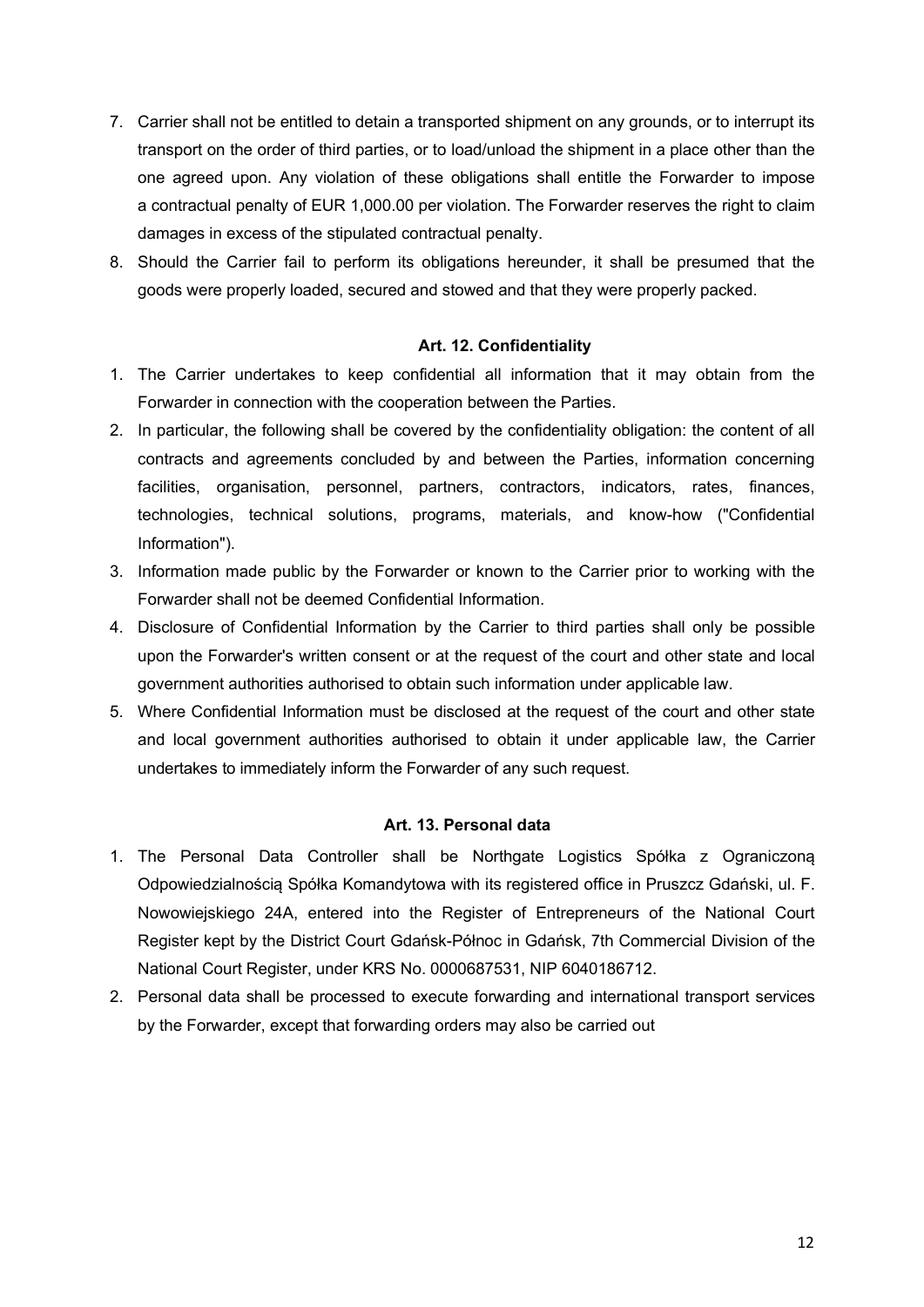through subcontractors and persons employed by them to whom personal data shall be transferred as well.

- 3. All data obtained by the Forwarder will be processed for the purposes of fulfilling the Order concluded between the Customer and the Forwarder (under Art. 6 (1)(b) of the GDPR or based on the consent of the Customer (under Art. 6 (1) (a) of the GDPR). Personal data will be processed for the purposes of implementing the legitimate interests of the Forwarder (Controller) (under Art. 6 (1) (f) of the GDPR).
- 4. Personal data of the Customer or persons used by the Customer have been or will be obtained by the Forwarder through contracts, forwarding orders, inquiries, trade offers, transport exchanges, as well as publicly available registers (CEIDG, KRS).
- 5. The Forwarder shall process the following categories of Customer data:
	- a) contact details,
	- b) data necessary for settlements (NIP, REGON).
- 6. The Forwarder shall process personal data of persons employed by the Customer or persons acting on its behalf to execute the forwarding order; all such data shall be processed by the Forwarder based on legitimate interests (pursuant to Art. 6 (1) (f) of the GDPR). For this purpose, the Forwarder shall process the following categories of personal data:
	- a) full name
	- b) e-mail address,
	- c) telephone number.
- 7. The recipients of the personal data processed by the Forwarder are:
	- a) accounting offices providing accounting and bookkeeping services for the Company,
	- b) entities providing IT services to the Company,
	- c) subcontractors working with the Company in the course of executing contracts,
	- d) managers and/or administrators of storage areas, container terminals, customs agencies,
	- e) postal operators, banks, entities providing advisory services, audit services, and legal assistance.
- 8. The length of time during which the Forwarder may process personal data depends on the purpose of processing such data. The Forwarder processes personal data:
	- a) for the time of performance by the Forwarder of its legal obligations resulting from the conclusion of a cooperation contract, carriage or storage contract, or another service contract;
	- b) for the time of performance by the Forwarder of its legal obligations resulting from tax law;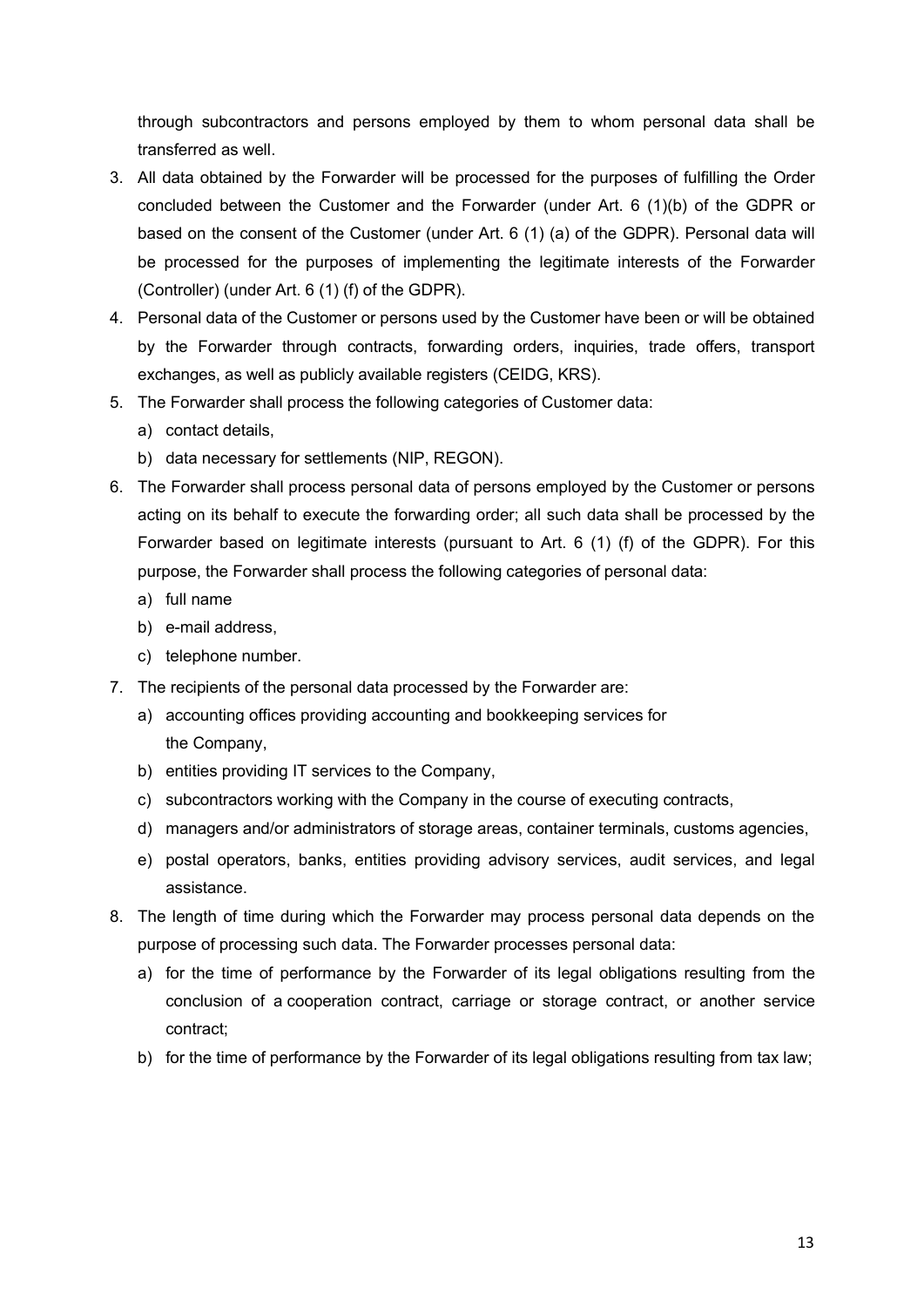- c) for the duration of the accounting document retention period;
- d) for a period enabling judicial and extrajudicial actions for possible non-performance or improper performance of the service/cooperation contract by either Party;
- e) for the period of limitation for claims resulting from concluded cooperation contracts, carriage or storage contracts, or other service contracts.
- 9. Each person submitting personal information shall have the right to:
	- a) rectify his/her personal data,
	- b) request the erasure of his/her data;
	- c) request the limitation of the processing of his/her personal data,
	- d) access his/her personal data,
	- e) transfer his/her personal data to another controller,
	- f) object to the manner in which his/her personal data are processed,
	- g) withdraw his/her consent at any time without affecting compliance with the law of the processing carried out pursuant to the consent prior to the withdrawal of the same.
- 10. The rights indicated in Sec. 9 of this article may be exercised on the basis of the written request submitted to the Forwarder in person in the registered office of the Forwarder or sent by letter to the registered office of the Forwarder or by email to the e-mail address: noreply@northgatelogistics.pl.
- 11. Personal data are not transferred outside the European Economic Area or to any international organisations. Data may be transferred to a third country to meet legal obligations related to customs clearance of goods or taking over or returning goods, i.e. to execute a carriage contract or another service contract. Personal data will not be subject to individual decisions resulting from automated processing of personal data, including profiling.
- 12. Every person has the right to lodge a complaint with the President of the Personal Data Protection Office if he/she considers that the processing of personal data by the Forwarder violates the provisions of Regulation (EU) 2016/679 of the European Parliament and of the Council of 27 April 2016 on the protection of natural persons with regard to the processing of personal data and on the free movement of such data, and repealing Directive 95/46/EC (GDPR) or the relevant national legislation.

#### Art. 14. Final provisions

1. Any disputes that may arise between the Forwarder and the Carrier in relation to the performance, non-performance or improper performance of the contract shall be settled by the common court having jurisdiction over the registered office of the Forwarder in accordance with Polish law.